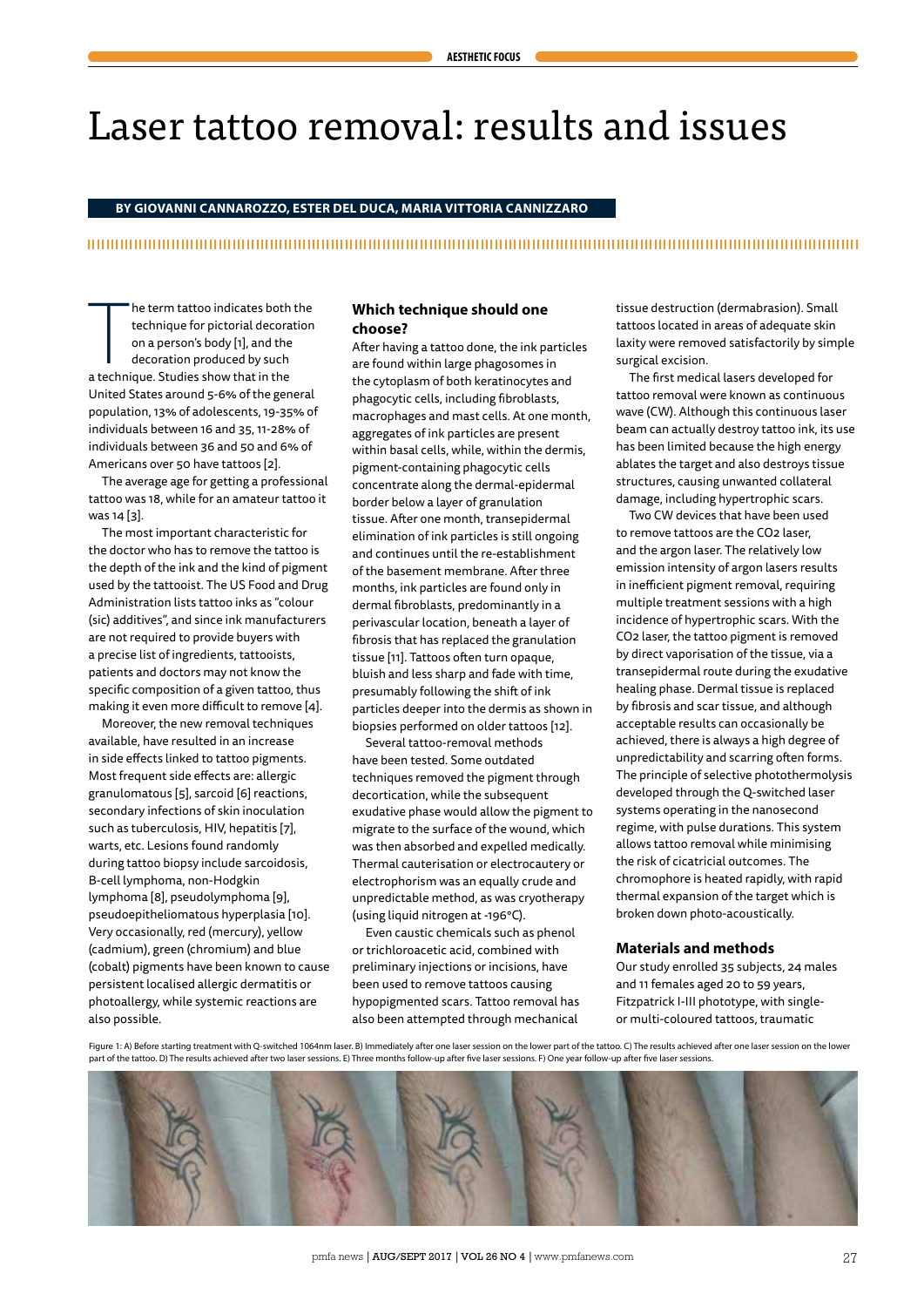tattoos, decorative tattoos, located in various anatomic sites, which were treated with 532 and 1064 nm Nd:YAG Q-switched laser wavelengths with square spot size (SynchroQS4, Deka Mela, Italy). Patients were enrolled according to the following criteria: skin type, clinical symptoms, health conditions, use of drugs, lifestyle, clinical assessment of their tattoos and after filling out the informed consent. Other inclusion criteria were discontinuation of oral photosensitising drugs or retinoids for at least eight months, and at least eight months since surgery. Exclusion criteria were inflammatory diseases, pregnancy or lactation, systemic diseases, photosensitivity, risk of hyperpigmentation or formation of keloids.

The treatment protocol involved a mean interval between sessions of at least 60/90 days, as well as a preliminary test performed on a portion of the tattoo. A dynamic cooling system with a jet of cool air was used throughout the laser sessions to reduce intraoperative pain. During each treatment session, a single passage was performed using a Q-switched laser at 1064nm for black / blue tattoos, and a Q-switched laser at 532nm for red / orange tattoos. Immediately after laser treatment, all patients were given a cold compress with a gauze soaked in saline solution, which reduced pain and any other side effects. Patients received four to ten treatments, at intervals of eight to 12 weeks. All patients were told, for the immediate postsurgical period and until full normalisation of the skin, to apply an antibiotic cream that would reduce the formation of scars, to avoid exposure to the sun and to apply a total sun-protection cream from day 15 onwards. Immediately after each treatment and in follow-up, each patient underwent an optical evaluation with digital clinical photography and multispectral diagnostics. During follow-up, all patients were asked to subjectively evaluate the overall results achieved on the following scale: dissatisfied, not very satisfied, satisfied, very satisfied. Their feedback was processed through clinical and instrumental evaluations and produced results divided into four categories.

# **Results**

Patients undergoing Q-switched laser removal showed a reduction of the tattoo pigment, which in many cases completely disappeared, overall improvement in skin pigmentation, absence of permanent atrophic or hypertrophic cicatricial outcomes and absence of dyschromia. Twenty-six patients (74.3%) showed complete disappearance of the tattoo without side effects or complications (Category 1), six patients (17.2%) showed disappearance of the pigment with accentuation of transient adverse side effects (Category 2), two patients (5.7%) showed non-definitive removal of pigments (Category 3) and one patient (2.8%) achieved poor results (Category 4). Thirty-two patients (91.4%) were "very satisfied", two patients (5.8%) were "not very satisfied", and only one patient (2.8%) was "dissatisfied". After the Q-switched laser sessions, six of the Category 2 patients showed swelling, punctiform bleeding, vesicle formation and itching.

## **Discussion and conclusion**

The principle of selective photothermolysis has revolutionised tattoo treatment [13]. Selective photothermolysis affects structures using a specific wavelength. If a wavelength is well absorbed by the target and the pulse duration is equal to or less than the target's thermal relaxation time (the time it takes for a given target chromophore, e.g. a tattoo pigment, to lose 50% of its absorbed thermal energy), the heat generated should be limited to the target.

After Q-switched laser treatment, a small portion of ink may partially extrude through the scab that forms following epidermal damage. A greater percentage of pigment may be broken, released into the extracellular space, and eliminated in the lymphatic vessels or taken up by phagocytes as residual laser-ablated particles, possibly with altered optical properties. With the advent of



Figure 2: A) Before starting treatment. B) The results achieved after five Q-switched 1064nm laser sessions.



Figure 3: A) Before starting treatment on the red area. B) The results achieved after four Q-switched 532nm laser sessions.



Figure 4: A) Before starting treatment. B) The results achieved after four Q-switched 1064nm laser sessions.

Q-switched lasers operating in the nanosecond regime (billionths of a second), the possibility of removing tattoos without scarring has become reality.

Because of the wide variety of different tattoos, the number of Q-switched laser treatments needed to remove one cannot be accurately estimated. The Kirby-Desai scale 14 now helps better define the prognosis regarding the possibility of and time needed to remove a tattoo. This scale takes six different factors into account (the Fitzpatrick phototype, the anatomical location of the tattoo, the amount of ink present, whether the tattoo had been layered, retouched or covered, the presence of scarring from initial ink placement and the number of colours in the tattoo); an algorithm then assigns a score to each of the six different factors. The total score provides a more accurate estimate of the number of laser sessions that will be needed to remove the tattoo and how satisfactory the removal is likely to be.

The Q-switched laser's mechanism of action is based on getting the pigment located within the fibroblasts to absorb photons. Reducing the size of pigment particles and the breakdown of pigment-containing cells is probably due to rapid thermal expansion, shock waves and localised cavitation.

The fluence delivered by the lasers should be sufficient to produce immediate white frosting. Purpura and punctiform bleeding are the most likely forms of indirect vascular damage caused by the photoacoustic waves that are generated by the interaction of the laser with the pigment. The Q-switched lasers that can be used for tattoo removal are the Ruby, the Nd:YAG and the Alexandrite systems, as well as 585nm and 650nm dye laser systems. Direct comparison between Q-switched lasers is difficult because the different treatment parameters, including spot and